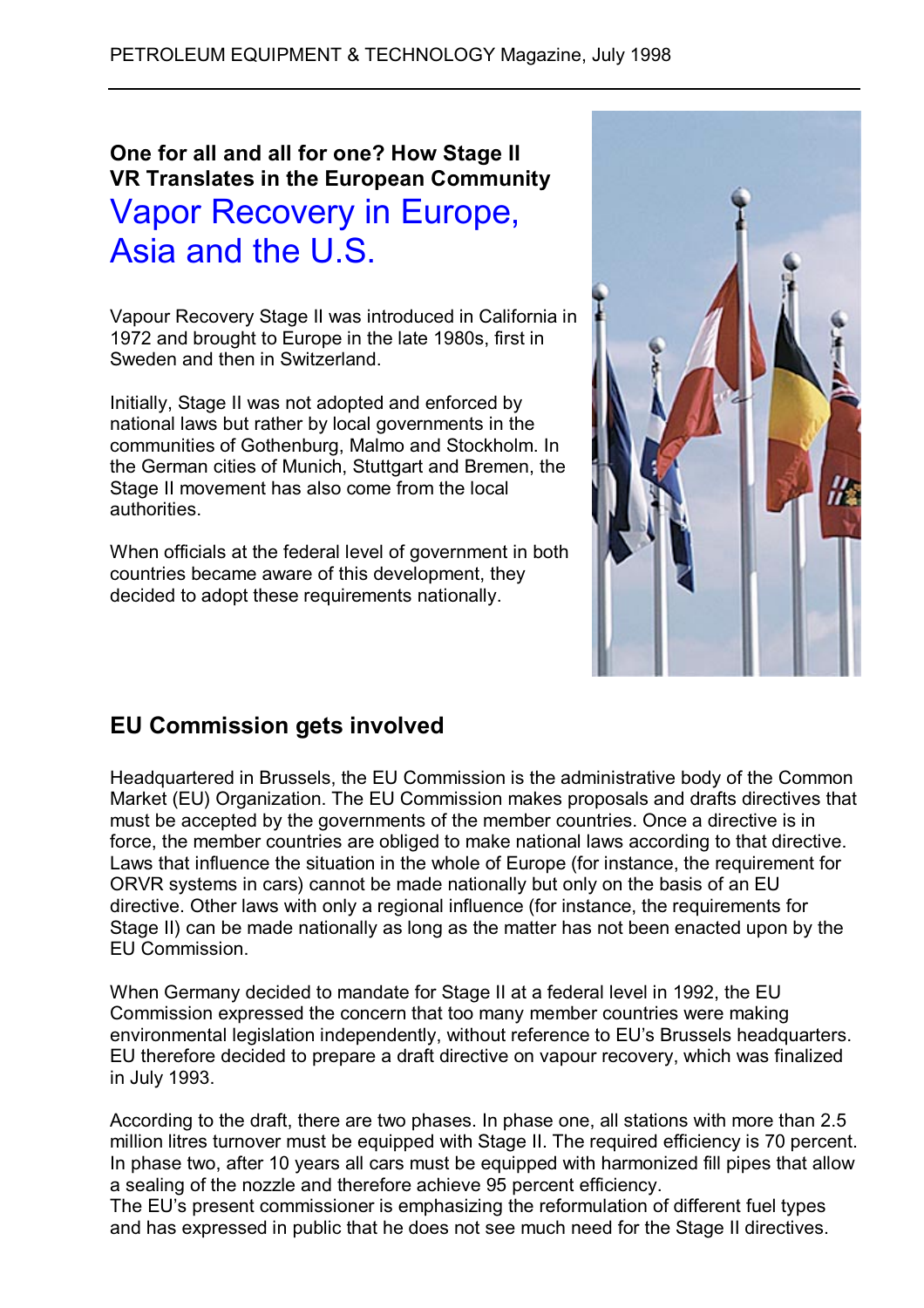So, it is not likely that the finalized draft will become a directive in the next few years. Maybe the next Commissioner will take a different position.

### **Laws on vapour recovery**

There are now laws requiring Stage II Vapour Recovery in Sweden, Switzerland, Germany, Denmark, Holland, Luxembourg, Austria, the Netherlands, Italy and France with retrospective programs in place to convert existing stations. Some of the eastern European countries such as Poland, the Slovac Republic, Hungary and parts of Russia have followed suit and made laws regulating Stage II; or they offer fiscal incentives for the installation of Stage II. Fiscal incentives are also granted in Denmark.

In the UK, the Department of Environment, Transport & Regions published a comprehensive report on Stage II in March 1998 ("Design of a Scheme to Control Evaporative Emissions for Petrol Vehicle Refueling"). This report is expected to be the basis of a regulation in the near future. The report recommends that stations with a turnover of more than one million liters of petrol per year must be retrofitted within three years, from 1999 on. For a copy of the report contact: Entec, Windsor House, Gadbrook Business Centre, Gadbrook Road, Northwick, Cheshire CW9 7TN, England; telephone, 011 44 01606 49077; fax 011 44 01606 49194.

## **Technical equipment used**

In Europe today the vast majority of systems being used are active systems. Although there are still some passive balance systems on the market from the early days of Stage II in Sweden and Switzerland, these systems are being phased out step by step.

As you will see in more detail later, the efficiency requirements in Europe are moderate (mostly between 75 and 80 percent) compared to 95 percent in the U.S. In Europe, it is therefore possible to use nozzles without rubber or plastic bellows. The hoses are of a coaxial style like those in the U.S.

The heart of the vapour recovery system is the device used to control the volume of vapor recovered relative to the liquid dispensed. For new pumps, electronic systems are most often used for the control device. The majority of the pump builders in Europe have opted for separate proportional valves, but speed controlled vacuum pumps are increasingly being used as well. The vacuum pumps used are mostly piston or diaphragm pumps.



Pictured here is a typical European vapour recovery MPD pump (model: Wayne, Switzerland)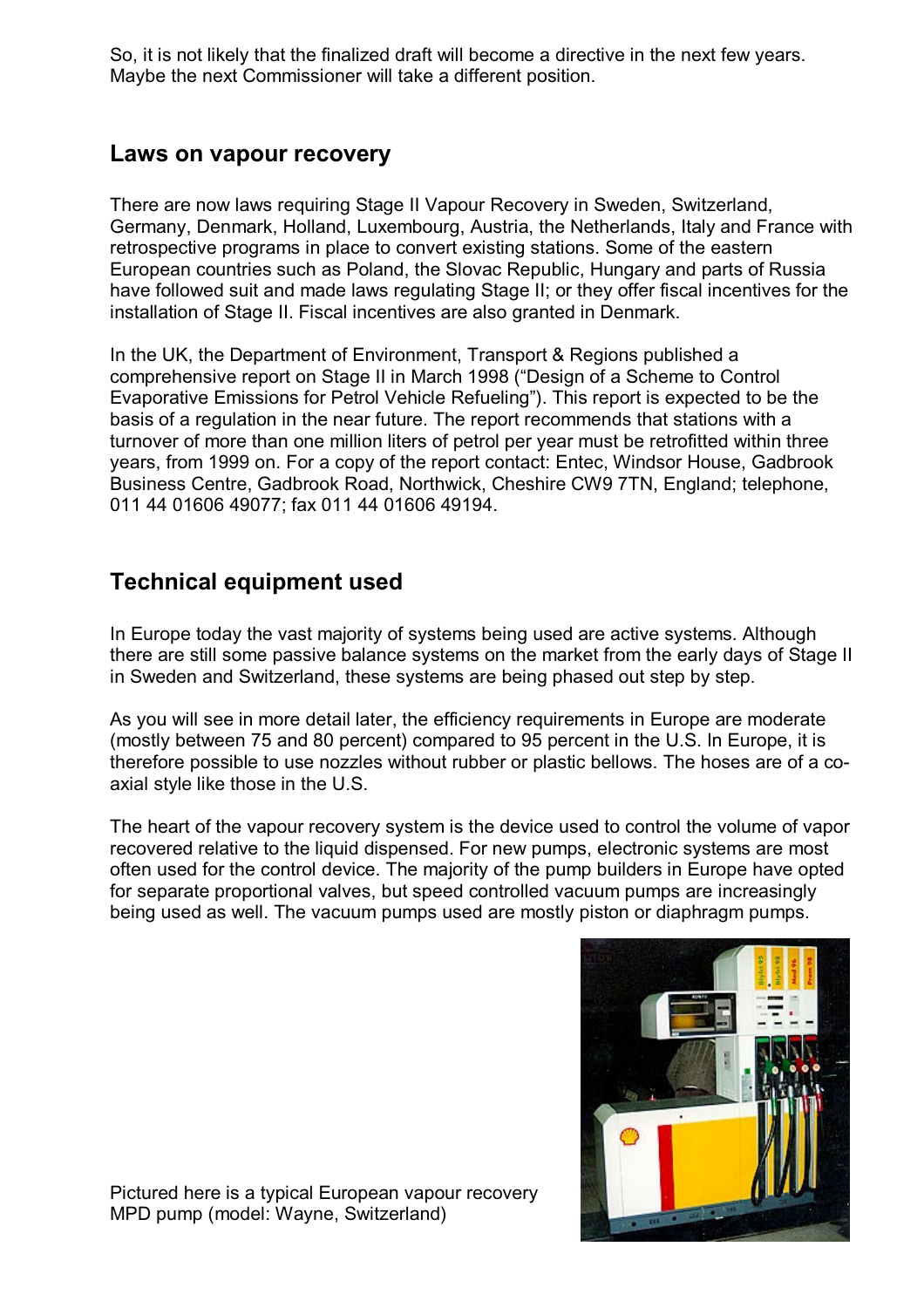

Efficiency requirements for vapour recovery range between 75 and 80 percent in Europe, compared to 95 percent in the U.S.

## **The future of ORVR systems**

In Europe we combine small carbon canisters by which we collect the running losses and Stage II for the recovery of vapor during the fueling. Running losses are hydrocarbon (HC) emissions that occur during driving and parking of cars. Starting in January 1998, European car exports to the U.S. must have ORVR systems (large carbon canisters). Nevertheless, it is unlikely this new situation will greatly influence the development of Stage II in Europe—mainly because the procedure of making laws in the EU is very complicated.

It takes nearly 10 years to establish both an EU directive and the national laws necessary to enforce the directive; and another 10 to 15 years for the existing generation of cars to be phased out of the market. It is unlikely that politicians would wait that long for vapour recovery to become operational in their respective countries. Nor would politicians be likely to vote for a combination of Stage II and ORVR (as done in the U.S. Clean Air Act). In contrast to the U.S., the European regulations are nationwide for all petrol stations over a certain turnover and are not restricted to "non-attainment areas." So there is comparatively little need for ORVR systems.

## **European checks and balances**

Throughout Europe, an efficiency test is done one time as a "type approval" test of the vapor recovery system. The type approval efficiency test sets all the parameters under which the system must comply—in particular, with the requirement for efficiency. In Germany, to allow for product innovation and development, the law says that the systems must operate according to the current "state of the art." Sweden and the UK (according to the recommendations of the report, "Design of a Scheme to Control Evaporative Emissions for Petrol Vehicle Refueling") call for 75 percent vapor recovery under normal conditions and 85 percent under controlled conditions. In France, the requirement is 80 percent and in Switzerland, 90 percent.

With the introduction of Stage II vapour recovery in Europe, many questions have been raised as well as problems encountered on how to establish a credible test regime for vapour recovery. European independent test authorities—TUV Rheinland in Germany, SP in Sweden and EMPA in Switzerland—all have had the same results when testing American Stage II systems: an efficiency rate of about 75 percent. On the basis of the European test method, EMPA conducted an extensive comparative test between the U.S. and the European vapour recovery systems.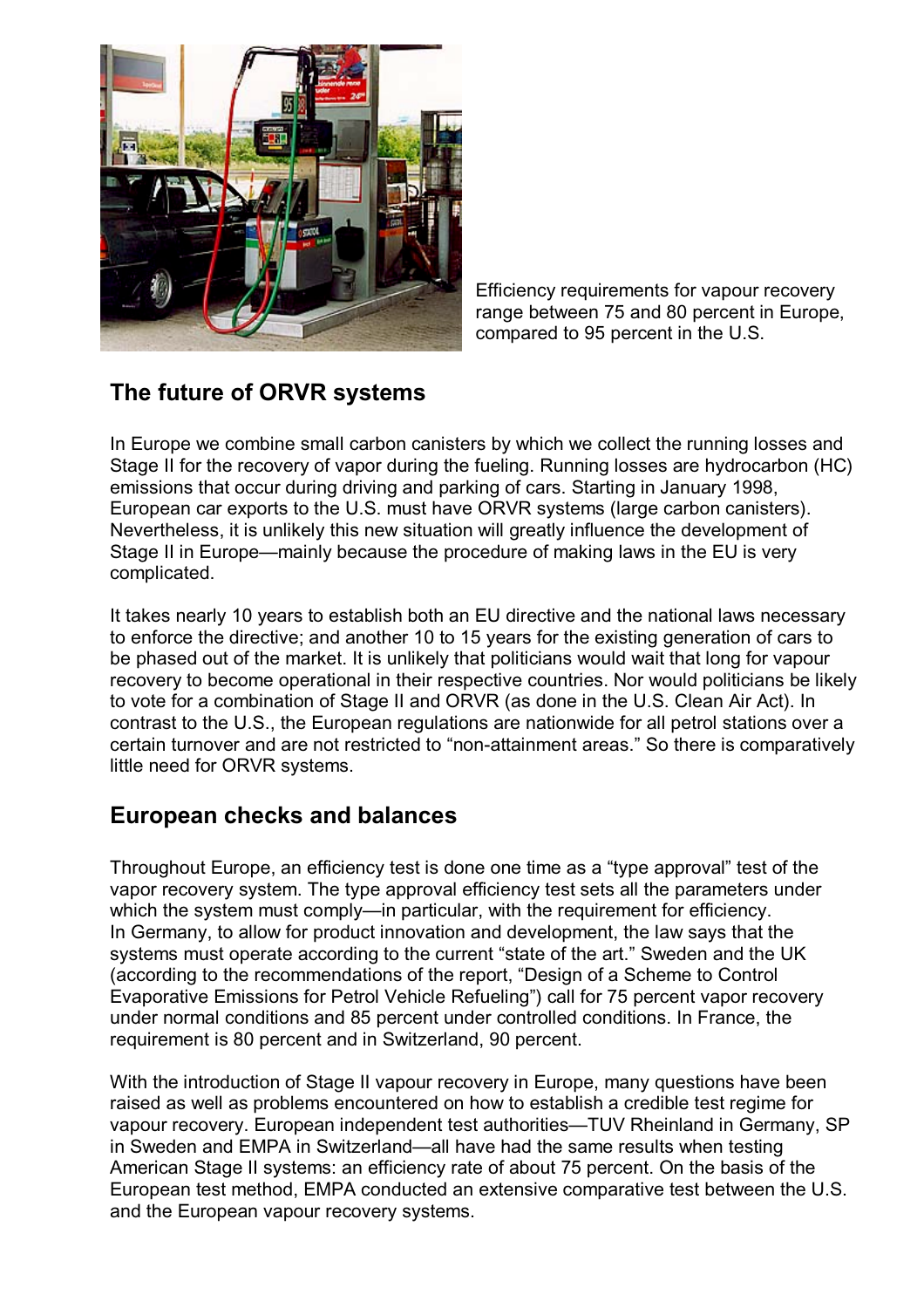The European efficiency test is similar to the CARB approved test. It is based on weighing the hydrocarbon emission with and without the Stage II system in comparison. EMPA's tests confirmed the 75 percent rates for the U.S. system. The European systems have been tested in a similar range of efficiency (about 80 percent) as those from the United States. In Switzerland, where it is permissible to precondition the car by heating up the engine, efficiency values of just over 90 percent were achieved with European vapour recovery systems.

The efficiency of the system depends greatly on the configuration of the fill pipe of the car, and these configurations vary. Most tanks today have a ventilation line that is positioned at the top of the tank and may lead above or beneath the fill restrictor. The car manufacturers today are aware of the problem and are working on optimizing fill pipe designs for the existing nozzles.

Throughout Europe, the efficiency tests are carried out with a representative number of vehicle types and models. In Germany, Sweden and Switzerland, it is necessary to test the best sold car types (only 30 per country). The efficiency figures mentioned above are average values. Due to the different fill pipes, the results vary from 55 to 95 percent.

## **The approval process**

Unfortunately, it is rather complicated to get approvals in most of Europe. In Sweden, Switzerland, Germany, the Netherlands, Austria, France and Italy, separate national approvals are necessary. In the other European countries, approvals from the acknowledged institutes—TUV, SP and EMPA—are accepted. The approvals only refer to the hydrocarbon efficiency. Much like in the U.S., where only UL-approved systems are accepted for CARB tests, systems in Europe can only be submitted for efficiency testing that are already type-approved under established safety standards, as they are determined within each country.

In most countries the type approvals are granted for the different types of dispensers equipped with a vapor recovery system. So it is the responsibility of the pump manufacturers to be certified. This is comparable to the CARB approach in the U.S. In Germany and Switzerland, however, the Stage II systems—consisting of nozzle, hose, control system and vacuum pump—are approved as such without the dispenser. The efficiency test is done with a basic system consisting of the above mentioned four components. If someone just wants to have another hose or vacuum pump, he only has to pass an additional function test and not the whole type approval procedure.



This mobile filling station in Nantes, France has Stage I vapour recovery.